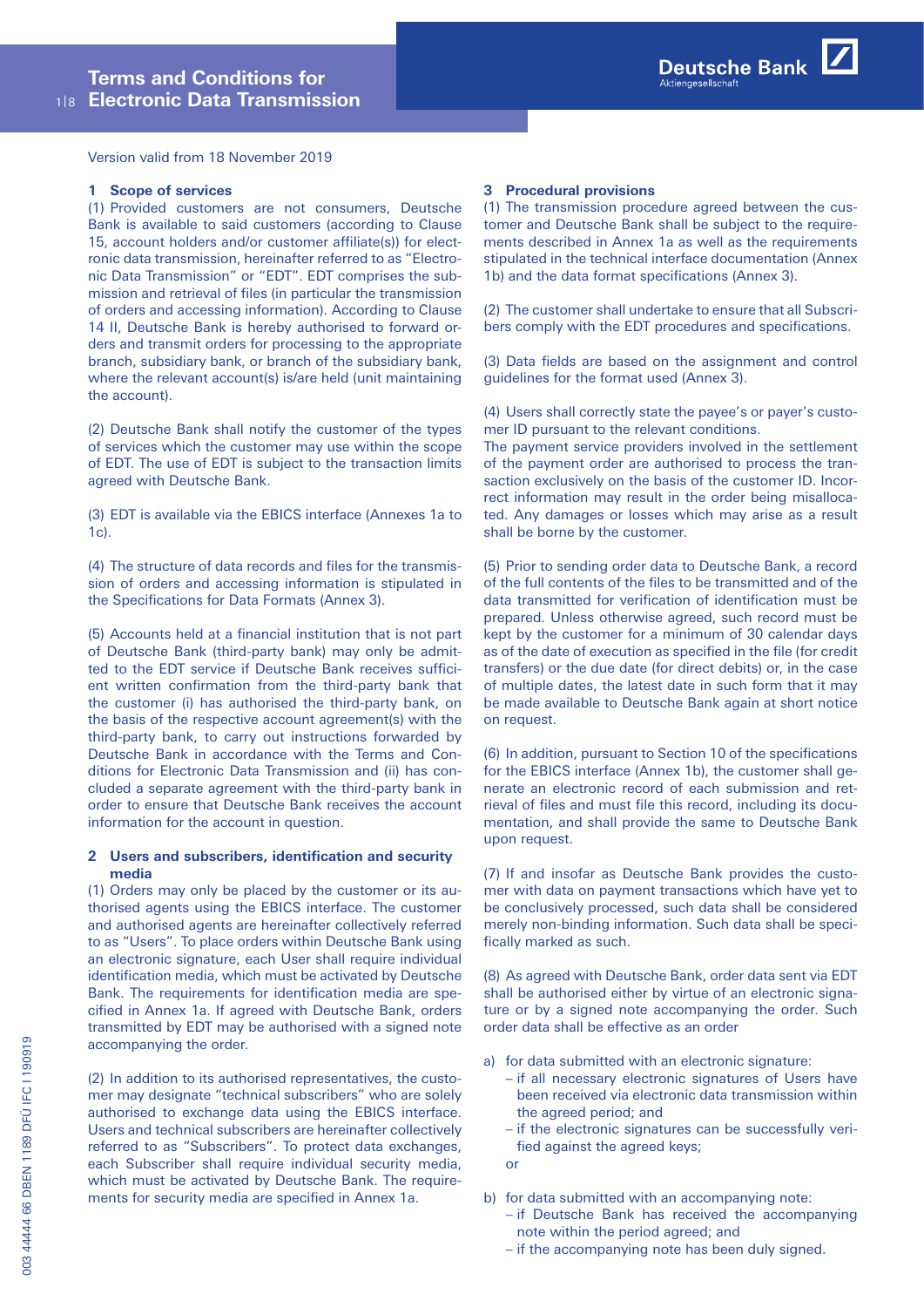**4 Code of conduct and duties of care with respect to identification media used to authorise orders**

(1) Depending on the transmission procedure agreed with Deutsche Bank, the customer shall undertake to ensure that all Users comply with the obligations arising from these Terms and Conditions and the identifications procedures specified in Annex 1a.

(2) Users may place orders using the identification media activated by Deutsche Bank. The customer shall ensure that all Users take precautions to ensure that no third party gains possession of the User's identification media or knowledge of the password protecting it. This is because any third party who has obtained possession of the identification media or a duplicate thereof may be capable of misusing the agreed services in conjunction with the corresponding password. In particular, Users must comply with the following in order to protect identification media and passwords:

- the identification media must be kept secure and protected against unauthorised access;
- Users are not permitted to write down the password protecting the identification media, nor are they permitted to store a copy of the legitimation media together with the password or store the password electronically in an unsecured manner;
- no duplicates of the identification media are permitted; and
- when entering the password, care must be taken to ensure that no other persons can determine the characters entered.

### **5 Code of conduct and duties of care when handling security media required for data exchange**

With respect to the EBICS interface, the customer shall undertake to ensure that all Subscribers comply with the security procedures specified in Annex 1a.

Subscribers shall secure data exchanges using the security media activated by Deutsche Bank. The customer shall undertake to request that each User ensure that no third party gains possession of security media or is able to use the same. In cases of storage in a technical system in particular, the Subscriber's security media must be stored in a technical environment which is protected against unauthorised access. This is because any third person who gains access to security media or duplicates thereof may misuse the data exchange.

# **6 Security of the customer's system**

The customer shall ensure that the systems it uses for EDT are sufficiently protected. The security requirements applicable to the EBICS process are specified in Annex 1c.

#### **7 Suspension of identification and security media**

(1) If identification or security media are lost, third parties gain knowledge of the same or misuse of such media is suspected, the Subscriber shall immediately suspend EDT access or request that Deutsche Bank suspend EDT access. Further details are specified in Annex 1a. Subscribers may send Deutsche Bank notice of suspension at any time using the contact details supplied separately.

(2) Beyond the EDT process, customers may request the suspension of a Subscriber's identification and security media or EDT access as a whole using the suspension option provided by Deutsche Bank.

Aktiengesellscha

Deutsche Bank

(3) Deutsche Bank shall suspend EDT access as a whole if there is reason to suspect that EDT access has been misused. Deutsche Bank shall inform the Customer accordingly outside of the EDT process. Such suspension may not be lifted via EDT.

## **8 Processing of incoming order data by Deutsche Bank**

(1) Order data transmitted to Deutsche Bank via EDT is processed during the normal course of work.

(2) On the basis of the signatures generated by Subscribers with their security media, Deutsche Bank shall verify whether the sender is authorised to perform the data exchange in question. Should such verification reveal any discrepancies, Deutsche Bank shall not process the order data in question and shall notify the customer immediately thereof.

(3) Deutsche Bank shall verify the User's or Users' identification and the authorisation of the order data transmitted via EDT on the basis of the electronic signatures produced by the User(s) within the identification media or the note accompanying the order and shall verify consistency between the order records and the provisions contained in Annex 3. Should such verification reveal any discrepancies, Deutsche Bank shall not process the order data in question and shall notify the customer immediately thereof. Deutsche Bank is entitled to erase order data not fully authorised upon the expiry of the period indicated separately by Deutsche Bank.

(4) If, pursuant to Annex 3, errors are identified through Deutsche Bank's verification of files or data records, Deutsche Bank shall provide proof of such errors in files or data records in a suitable format and shall notify the User immediately thereof. Deutsche Bank is authorised to exclude files or data records with errors from further processing if it is unable to ensure the proper execution of the order.

(5) Deutsche Bank shall undertake to document these procedures (see Annex 1a) and any forwarding of orders for processing in the customer log. The customer, in turn, shall undertake to promptly retrieve the customer log and ensure they are informed of the processing of the order. In the event of any discrepancies, customers should contact Deutsche Bank.

(6) Special features applicable to urgent payments: Pursuant to the provisions of this paragraph, Deutsche Bank shall execute both euro-denominated domestic payment orders and foreign payment orders as "urgent" for accounts covered by this Agreement, provided this is indicated by the business transaction code used for urgent orders and the orders have an electronic signature. The same shall apply to regional holidays, i.e. holidays that are not TARGET holidays. For euro-denominated foreign payment orders, special configuration guidelines are outlined in the data format specifications in Annex 3.

Customers shall undertake to retrieve reports on urgent payment orders immediately upon their issuance.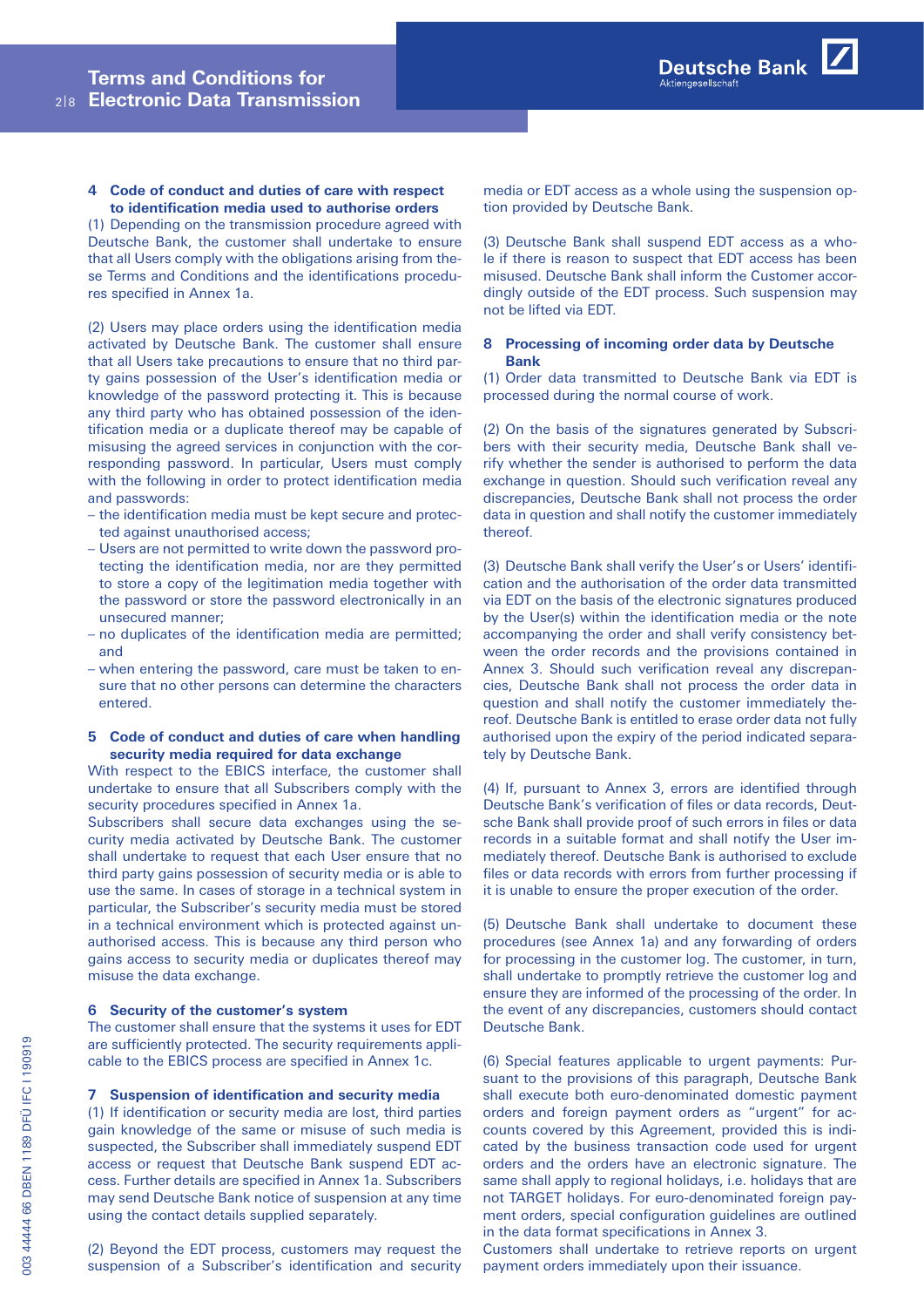Provided Deutsche Bank has received properly issued urgent domestic payment orders by 2 pm, Deutsche Bank shall arrange for same-day settlement and forwarding to the Deutsche Bundesbank Target2 clearing system, specifying same-day value. If Deutsche Bank receives such orders between 2 pm and 4:30 pm, it shall endeavour to carry out transmission at same-day value. As of October 2008, in accordance with our Deutsche Bundesbank cutoff times for same-day processing via its Target2 clearing system, all orders issued after 4:30 pm shall not be processed until the following business day.

Provided Deutsche Bank has received properly issued urgent foreign payment orders by 3:30 pm, Deutsche Bank shall arrange for same-day settlement and forwarding to the clearing system of the payee's bank, specifying same-day value. If Deutsche Bank receives such orders between 3:31 pm and 4:30 pm, it shall endeavour to carry out transmission at sameday value, although this can no longer be guaranteed. Urgent euro-denominated payments received by Deutsche Bank after 4:30 pm shall not be executed until the following business day. In each case, execution requires that the payee's bank clearing system be open and that the payee's bank be connected to an open clearing system. If these criteria are not met, the bank may process the payment at its own discretion using the "SWIFT urgent" DTAZV format payment type.

Deutsche Bank shall settle urgent domestic payment orders and urgent foreign payment orders in euros as individual transactions.

#### **9 Recall**

(1) Customers are entitled to recall files before the order data is authorised. Individual order data may only be changed by recalling the entire file and placing the order again. Deutsche Bank is only able to accept a recall if it is received in good time such that the recall can be taken into account during the course of normal working procedures.

(2) The ability to cancel an order shall depend on the special conditions that apply to it (e.g. conditions for payment transactions). Pursuant to the specifications set out in Section 11 of Annex 3, orders may only be recalled outside of the EDT process if agreed with the account holder. To do so, the customer must inform Deutsche Bank of the individual details of the original order.

(3) In addition to Clause 8 Paragraphs 1 and 2, both a recall as well as a cancellation may be sent to Deutsche Bank electronically as part of the EDT process using the respective transaction code identifier. Information on the status of recall and cancellation requests submitted may also be provided electronically using the respective transaction code identifier.

# **10 Order execution**

(1) Deutsche Bank shall execute orders if all the following requirements for execution have been fulfilled:

- The order data sent via EDT has been authorised in accordance with Clause 3 (8);
- The correct data format has been used;
- The credit limit has not been exceeded.
- The requirements for execution pursuant to any special criteria relating to the order type in question have been met (e.g. sufficient funds pursuant to the Terms and Conditions for Payment Transactions).

(2) If the conditions for executing the order as outlined in Paragraph 1 above are not met, Deutsche Bank shall not execute the order and shall notify the customer immediately thereof through the method of communication agreed. Where possible, Deutsche Bank shall notify the customer of the reasons and errors which caused the order not to be executed and any possible ways to correct such errors.

(3) If and insofar as SEPA instant credit transfers have been ordered via EDT and such transactions cannot be executed because the recipient bank is not available for SEPA instant credit transfers, Deutsche Bank and the customer hereby agree that such transactions be executed as SEPA transfers. The remitting bank shall be informed of this through a pain.002 message, which the bank shall provide for access by the customer via EDT. The customer and Deutsche Bank may agree separately that SEPA instant credit transfers in such cases not be converted to SEPA transfers and that such transfers simply be refused.

(4) If and insofar as SEPA instant credit transfers are ordered via EDT, the customer and Deutsche Bank hereby agree the following deviations from the Special Terms and Conditions for SEPA Instant Credit Transfers:

a) Depending on the number of transactions submitted, SEPA instant credit transfers may be processed within minutes instead of a few seconds.

b) Depending on the attributes of the EDT process, SEPA instant credit transfers may only be made using EBICS on TARGET business days (Mondays to Fridays, with the exception of 1 January, Good Friday, Easter Monday, 1 May, 25 and 26 December), provided a connection can be made to the bank's EBICS server. The acceptance times applicable to SEPA transfers shall apply to SEPA instant credit transfers.

c) If and insofar as a SEPA instant credit transfer is not accepted by the recipient bank for reasons other than those stated in Paragraph 3 and can ultimately not be executed, the provisions stipulated in Paragraph 2 shall apply.

# **11 Liability**

11.1   Deutsche Bank's liability for unauthorised EDT transactions and unexecuted EDT transaction or EDT transactions executed incorrectly or late

Deutsche Bank's liability for unauthorised EDT transactions and unexecuted EDT transaction or EDT transactions executed incorrectly or late shall depend on the special conditions agreed for the order type in question (e.g. Terms and Conditions for Payment Transactions).

- 11.2   Customer's liability for misuse of identification or security media
- 11.2.1  Customer's liability for unauthorised payment transactions prior to notice of suspension

(1) If unauthorised payment transactions are processed prior to notice of suspension due to misuse of identification or security media where such media has not been lost, stolen or otherwise misplaced, the account holder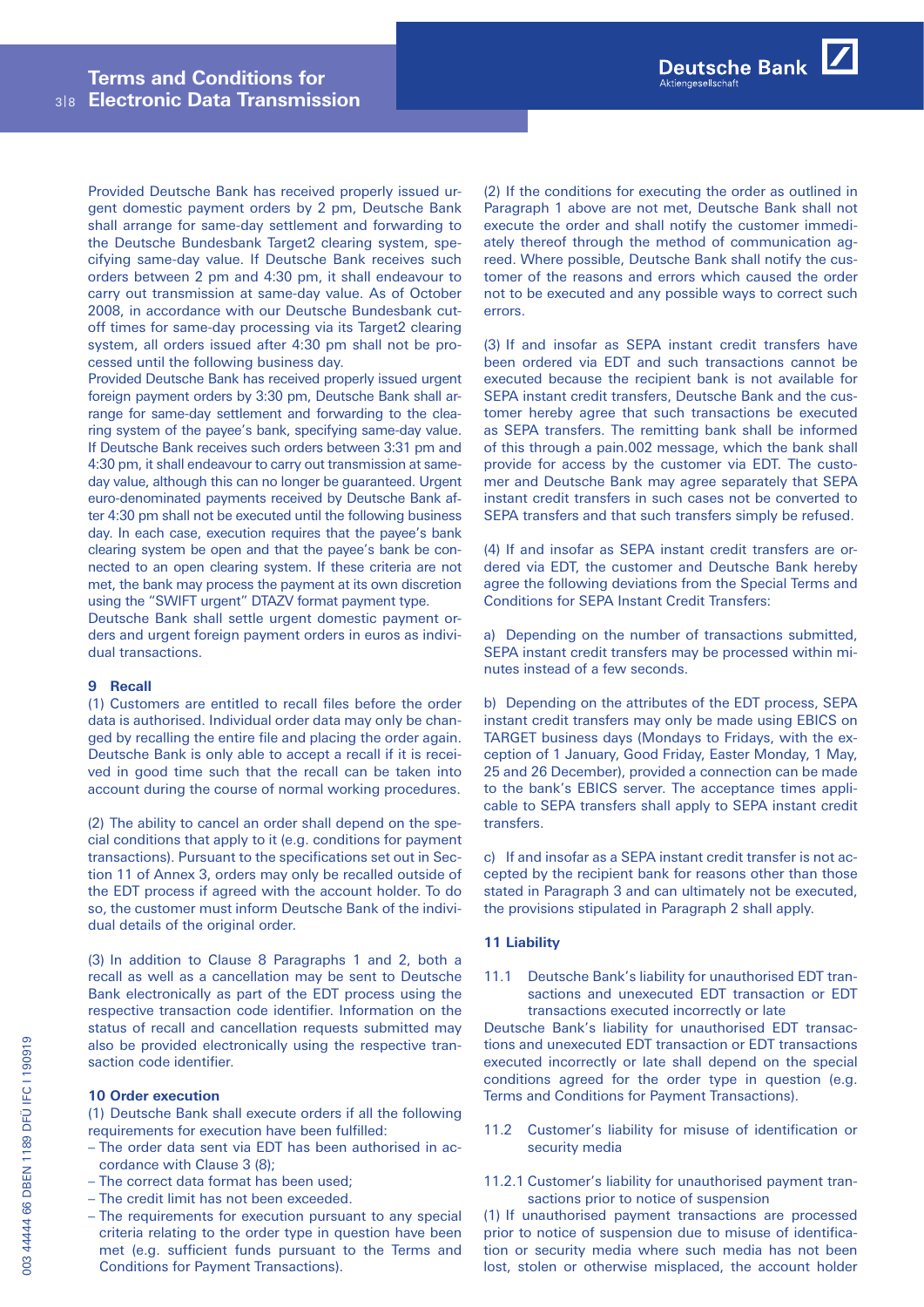shall be liable for damages incurred by Deutsche Bank as a result of the Subscriber's wilful misconduct or neglect of its obligation to exercise due care and adhere to the code of conduct. Section 675v of the German Civil Code (Bürgerliches Gesetzbuch) shall not apply.

(2) The account holder is not obliged to pay compensation for damages pursuant to Paragraph 1 above if the Subscriber was unable to issue the notice of suspension pursuant to Clause 7 Paragraph 1 because Deutsche Bank had not ensured its ability to receive such notice of suspension, which would have prevented said damages.

(3) Liability for losses resulting during the period for which the credit limit applies shall be limited to the agreed credit limit.

(4) Paragraphs 2 and 3 shall not apply if the Subscriber acted with fraudulent intent.

### 11.2.2  Customer's liability for other unauthorised transactions prior to notice of suspension

If unauthorised transactions other than payment transactions result from the use of lost, stolen or otherwise missing identification or security media or any other misuse of such media prior to notice of suspension, the customer shall be liable for the resulting loss, theft, other misplacement or other misuse of the identification or security media. If Deutsche Bank contributed to the occurrence of such loss through any fault of its own, the statutory principles of contributory negligence shall determine the extent to which Deutsche Bank and the customer are liable.

11.2.3  Deutsche Bank's liability following notice of suspension

Once Deutsche Bank has received notice of suspension from a Subscriber, it shall accept any and all losses arising thereafter as a result of any unauthorised EDT transactions. This shall not apply if a Subscriber has acted with fraudulent intent.

# 11.3 Liability disclaimer

Liability claims shall be excluded if the circumstances giving rise to such claims are based on unusual and unforeseeable events over which the party making the claim has no influence and the consequences of which could not have been avoided by the same, despite taking all due care.

## **12 Third-party banks; third-party services**

(1) If and insofar as accounts held with third-party banks are covered by the EDT service, the customer shall conclude separate agreements with such third-party banks in each case regarding the type and scope of the EDT service.

(2) If either Party relies on third-party services within the scope of the EDT service, it shall be liable to the respective other Party for any and all actions, errors or omission by said third party to the same extent as if it had performed said actions itself or were itself responsible for said acts of omission. For the purposes of this Agreement, such third party shall be deemed to be acting on behalf of the Party that commissioned it.

#### **13 Term, termination**

(1) The Agreement shall enter into force on the day the order is first processed by Deutsche Bank, whereupon the customer's offer is conclusively accepted. The Agreement is concluded for an indefinite period of time. Deutsche Bank shall inform the customer if it declines to register an account or a User.

(2) Both the customer – on its own behalf and on behalf of each customer affiliate – and Deutsche Bank may terminate the Agreement as a whole by giving not less than 30 calendar days' written notice to the respective other Party.

(3) Both the customer – on its own behalf and on behalf of each customer affiliate – and Deutsche Bank may terminate the Agreement as a whole with immediate effect for good cause which makes it unacceptable for the terminating party to continue the business relationship, even having given due consideration to the legitimate concerns of the respective other Party.

(4) Pursuant to Clause 13 Paragraphs 2 or 3, each customer affiliate may terminate the Agreement on its own behalf and for Deutsche Bank with respect to one or more customer affiliates (which should be specified in the notice of termination).

### **14 Validity of account agreements with units maintaining accounts**

(1) Except as expressly stipulated otherwise in this Agreement, the agreements between the customer and any units maintaining accounts shall remain in full force and effect and shall remain unaffected by this Agreement.

(2) The customer agrees and shall ensure that each unit maintaining accounts that is a branch, office or affiliate of Deutsche Bank (i) is authorised and instructed to process and execute all orders forwarded to it by Deutsche Bank, (ii) is entitled to treat such orders as if they had been forwarded to it directly by such persons acting on behalf of the customer as the holder of the account in question, (iii) may therefore assume that such orders were duly given and authorised by the customer and are binding for such branch, office or affiliate, (iv) is authorised to provide Deutsche Bank with all information relating to the accounts affected by these conditions, and (v) in consideration of it acting in reliance on the provisions stipulated in (i) to (iv) above, is a beneficiary of the limitations on liability and indemnity claims as stipulated in Clause 11.

# **15 Extension to customer affiliates; appointment of a principle authorised agent**

(1) The extension of the EDT service to any company belonging to the customer's group of companies shall require that company accede to this Agreement via a separate accession agreement.

(2) Upon acceding to this Agreement, such company shall become a "customer affiliate" under this Agreement, and shall appoint the customer as its principle authorised agent to issue and receive any and all statements and declarations and to perform all actions provided for in this Agreement or considered by it to be necessary or useful in connection therewith. The customer and customer af-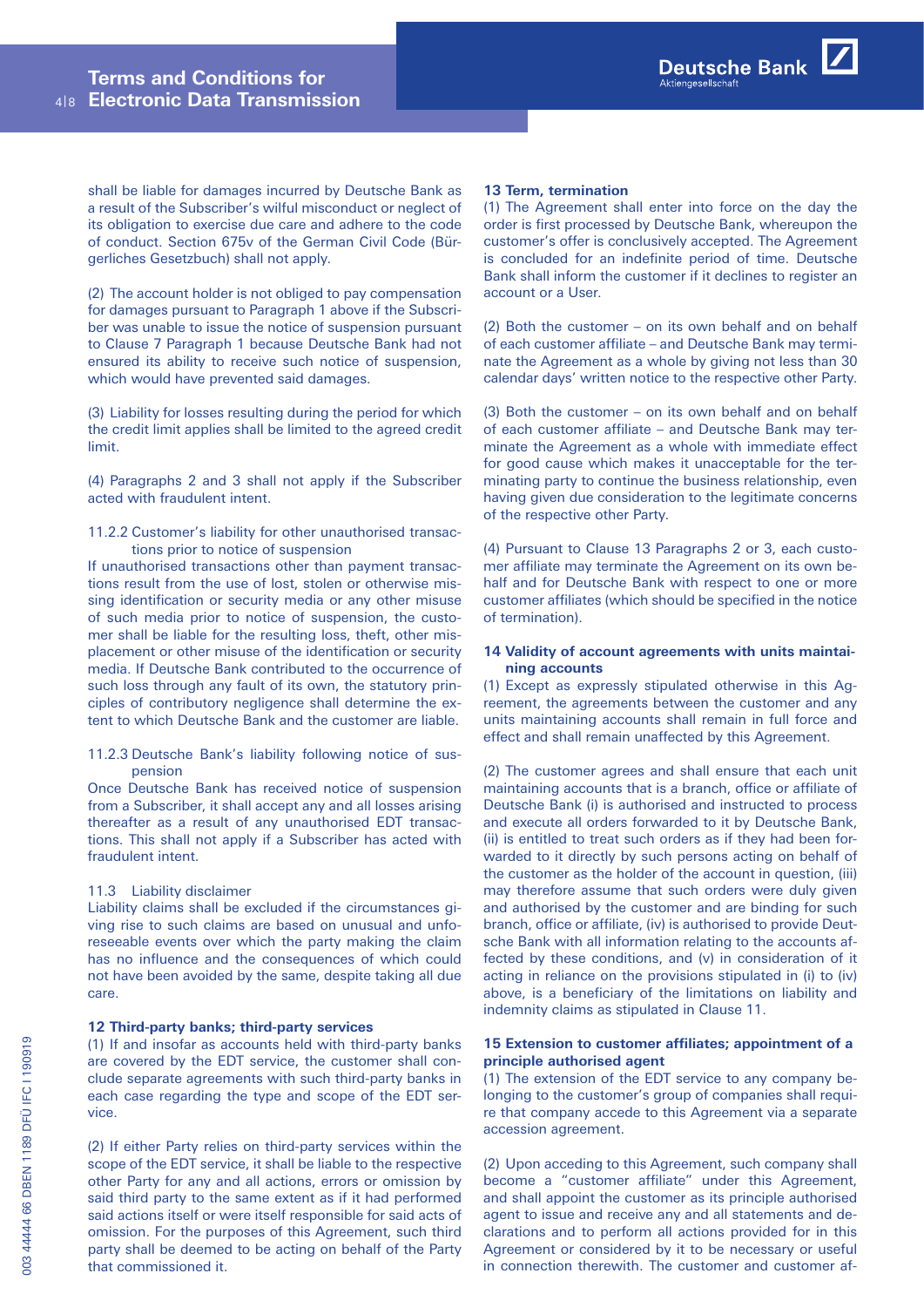filiate hereby warrant to Deutsche Bank and ensure that, in connection with such appointment, the customer and customer affiliate have performed any acts, made any disclosures and given any consent necessary to release the customer from any restriction under any law against selfdealing or similar restrictions which would otherwise render its acting on behalf of a customer affiliate ineffective.

### **16 Applicable law**

(1) These Terms and Conditions are subject to German law.

(2) The place of jurisdiction for any and all legal disputes arising from or in connection with this Agreement shall be Frankfurt am Main, Germany. However, any legal action against either Party to this Agreement may also be brought in the courts competent for such Party's place of domicile.

### **17 Final provision**

The Annexes mentioned in these Terms and Conditions form part of the Agreement concluded with the customer.

Annex 1a:EBICS Interface

Annex 1b:EBICS Interface Specifications

Annex 1c:EBICS Customer System Security Requirements

Annex 2: presently empty

Annex 3: Data Format Specifications

#### **Annex 1a: EBICS Interface**

#### **1 Identification and security procedures**

The customer (account holder) shall inform Deutsche Bank of any Subscribers and their authorisations with respect to the EDT service.

The following identification and security procedures are used for EBICS:

- electronic signatures
- authentication signature
- encryption

For each identification and security procedure, the Subscriber has an individual key pair consisting of a private and a public key. The public Subscriber keys shall be disclosed to Deutsche Bank in accordance with the procedures stipulated in Section 2 below. The public bank key must be protected against unauthorised alteration in accordance with the procedures stipulated in Section 2 below. The Subscriber's key may also be used for communication with other banks.

# 1.1   Electronic signatures

1.1.1 Subscribers' electronic signatures

The following signature classes are defined for electronic signatures:

- individual signature (type "E")
- first signature (type "A")
- second signature (type "B")
- transport signature (type "T")

Type "E", "A" and "B" electronic signatures are referred to as qualified electronic signatures. Qualified electronic signatures are used to authorise orders. Orders may require several qualified electronic signatures to be provided by different Users (account holders and their agent). For each supported order type, a minimum number of qualified electronic signatures shall be agreed between Deutsche Bank and the customer.

Type "T" electronic signatures are referred to as transport signatures and cannot be used to authorise orders. They serve only for the transmission of orders to bank systems. "Technical Subscribers" (see Section 2.2) may only be assigned a type "T" electronic signature.

The software used by the customer may generate different messages (e.g. domestic and foreign payment orders, but also messages concerning initialisation, report access and retrieval of account and transaction information, etc.) Deutsche Bank shall notify the customer of which message types may be used and which electronic signature type must be used for this purpose.

# 1.1.2 Authentication signature

Unlike electronic signatures used to authorise order data, the authentication signature only considers the control and login data of an individual EBICS message, including the electronic signature contained therein. With the exception of a few system-related order types contained in the EBICS specifications, authentication signatures must be supplied by both the customer's system and Deutsche Bank's bank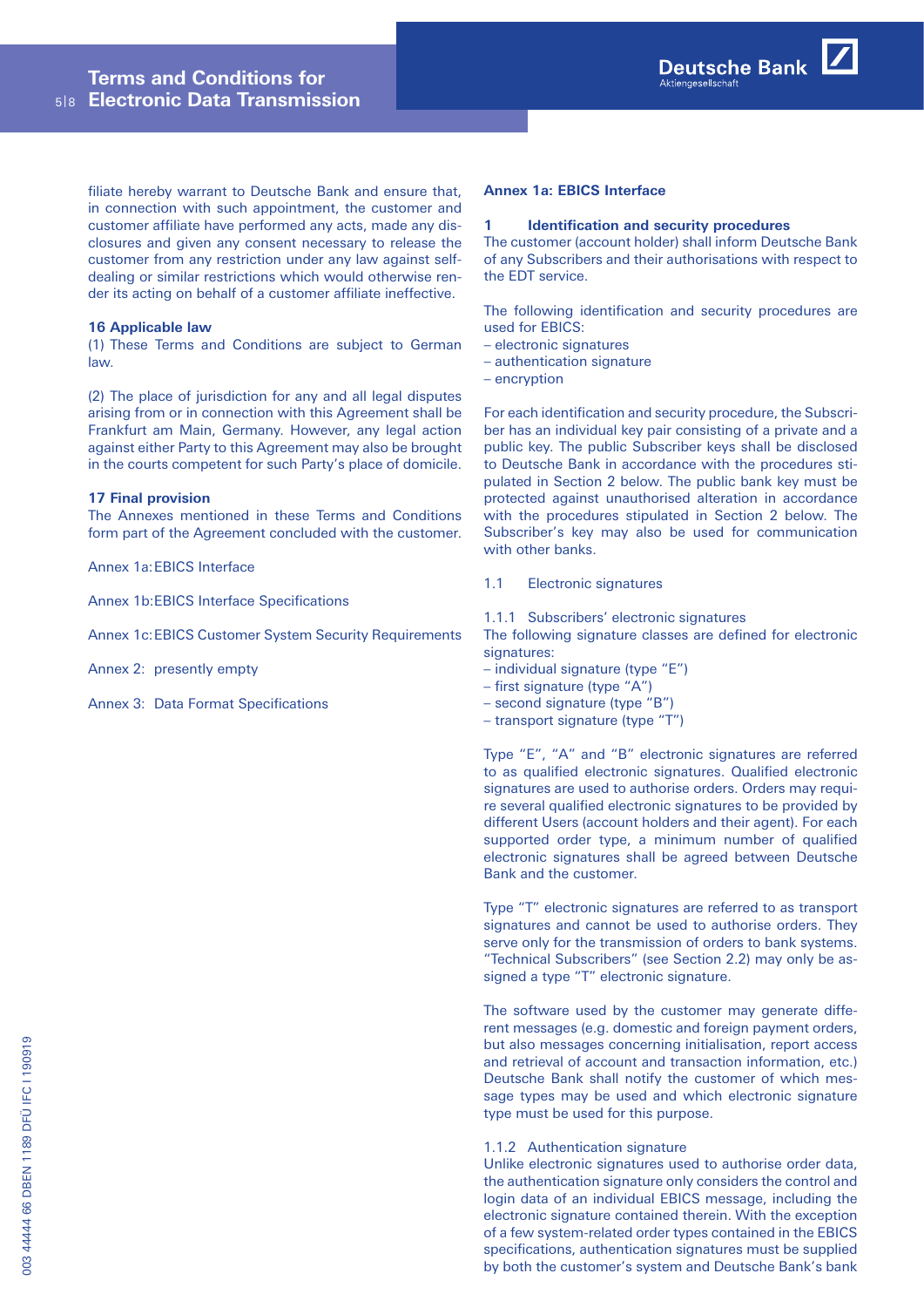system in every transaction step. The customer shall ensure that software is used which verifies the authentication signature of each EBICS message sent by Deutsche Bank, taking into account the current validity and authenticity of Deutsche Bank's stored public key pursuant to the EBICS specifications (see Annex 1b)

# 1.2   Encryption

To ensure the confidentiality of banking data on the application level, order data shall be encrypted by the customer in accordance with and on the basis of the validity and authenticity of Deutsche Bank's stored public key pursuant to the EBICS specifications (see Annex 1b).

In addition, transport encryption must be used for the external transmission path between the customer's and Deutsche Bank's systems. Customers shall ensure the use of software that verifies the current validity and authenticity of the server certificates used by Deutsche Bank in accordance with the EBICS specifications (see Annex 1b).

# **2 Initialisation of the EBICS interface**

# 2.1   Setting up the communication interface

Communication is done using a URL (uniform resource locator). Alternatively, an IP address belonging to the relevant bank may be used. Deutsche Bank shall inform the customer of the URL or IP address upon conclusion of the Agreement.

To enable the EBICS interface, Deutsche Bank shall provide Subscribers designated by the customer with the following data:

- the bank's URL or IP address
- name of the bank
- host ID
- permitted version(s) of the EBICS protocol and security process
- partner ID (customer ID)
- User ID
- system ID (for technical Subscribers)
- Further specific details on customer and Subscriber authorisations

The Bank shall assign one User ID uniquely identifying the Subscriber assigned to the customer. If and insofar as one or more technical Subscribers are assigned to the customer (multi-user system), Deutsche Bank shall assign a system ID in addition to the User ID. If no technical Subscribers are defined, the system ID and User ID are identical.

# 2.2   Initialisation of Subscriber keys

In addition to the general terms and conditions stipulated in Section 1 above, the key pairs used by Subscribers for qualified electronic signatures, order data encryption and authentication signatures must also meet the following requirements:

- 1. Key pairs must be assigned exclusively and unambiguously to the Subscriber.
- 2.   If the Subscriber generates the keys, the private keys must be generated by means which the Subscriber can keep under their sole control.
- 3.   If keys are provided by a third party, it must be ensured that the Subscriber is the sole recipient of the private keys.
- 4.   With respect to the private keys used for identification, each User shall define a password for each key which protects access to the respective private key.
- 5.   With respect to the private keys used for protection of the data exchange, each User shall define a password for each key which protects access to the respective private key. It is possible to dispense with this password if the Subscriber's security medium is stored in a technical environment protected against unauthorised access.

The Subscriber's public key must be transmitted to the banking system for the Subscriber's initialisation with Deutsche Bank. For this purpose, the Subscriber shall transmit its public keys to Deutsche Bank using two (2) independent methods of communication:

- via EBICS by means of the relevant system-related order types,
- via an initialisation letter signed by the account holder or an authorised signatory.

For the Subscriber's initialisation, Deutsche Bank shall verify the authenticity of the public Subscriber keys transmitted via EBICS using the initialisation letter signed by the account holder or an authorised signatory.

Said initialisation letter shall contain the following data for each public Subscriber key:

- purpose of the public Subscriber key
- electronic signature
- authentication signature
- encryption
- the specific version supported for each key pair
- specification of the exponent length
- hexadecimal form of the public key's exponent
- specification of modulus length
- hexadecimal form of the public key's modulus
- hash value of the public key in hexadecimal form

The Bank shall verify the signature of the account holder or authorised signatory on the initialisation letter and shall verify whether the hash values of the Subscriber's public key transmitted via EBICS are identical to those transmitted in writing. If said verification results in a positive outcome, Deutsche Bank shall approve the Subscriber in question for the agreed order types.

# 2.3   Initialisation of bank keys

The Subscriber shall use a system-specific order type provided specially to obtain Deutsche Bank's public key.

The hash value of the public bank key shall also be provided by Deutsche Bank using a second method of communication to be agreed separately with the customer.

Prior to the first use of EBICS, the Subscriber shall verify the public bank keys sent via EDT by comparing their hash values with the hash values provided by the Bank via a separately agreed method of communication.

The customer shall ensure that it uses software that verifies the validity of the server certificates used in connection with the transport encryption by means of a certification path separately provided by Deutsche Bank.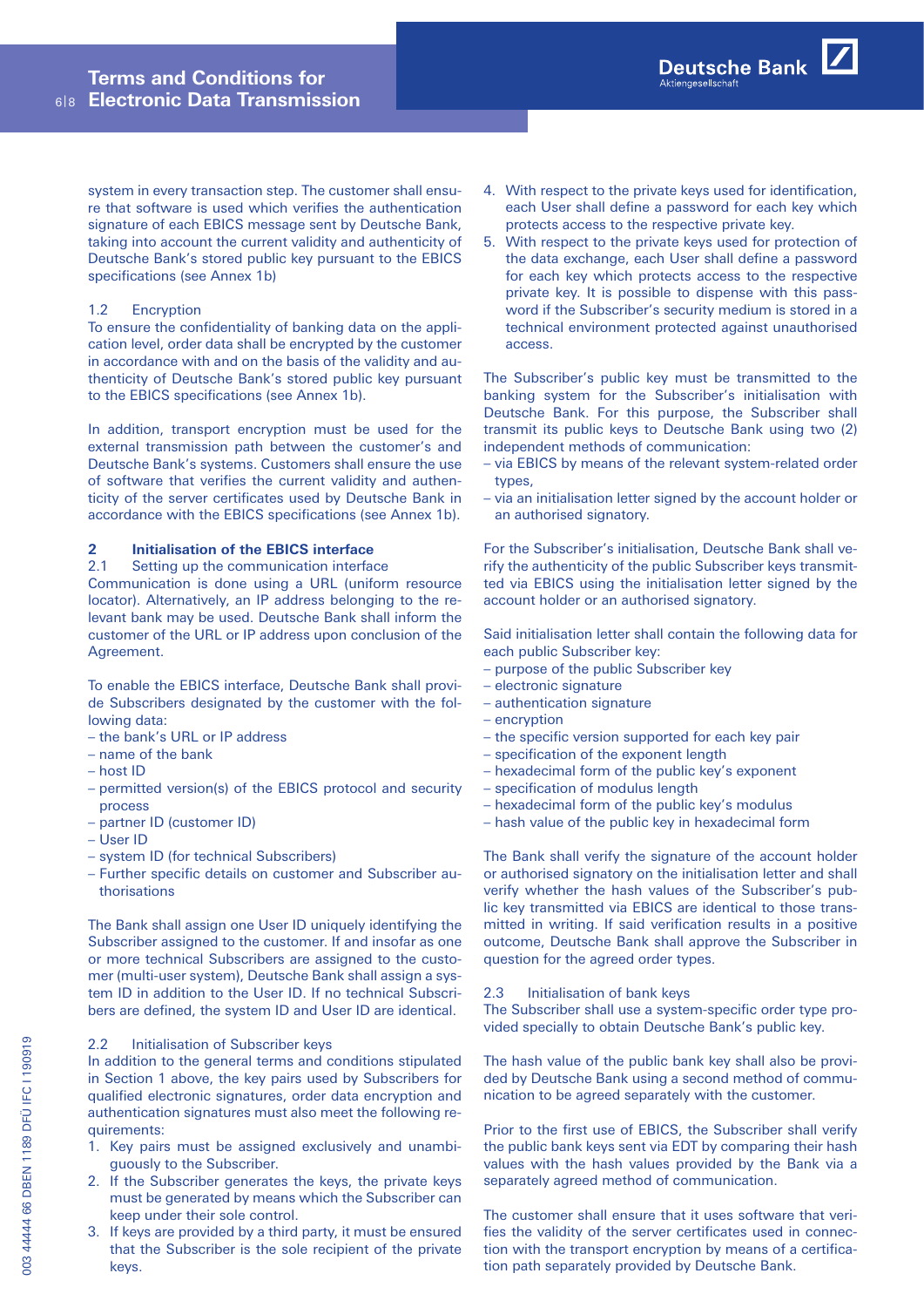# **3 Special duties of care when generating identification and security media by the customer**

If and insofar as the customer generates its identification and security media itself in accordance with the provisions stipulated in the EBICS specifications and initialises the same at its bank, it shall ensure the following:

- The confidentiality and integrity of the identification media must be ensured throughout all authentication stages, including display, transmission and storage.
- Private Subscriber keys may not be stored in plain text on identification and security media.
- The identification medium must be blocked after the fifth (5th) incorrect password attempt at the latest.
- Private and public Subscriber keys must be generated in a secure environment.
- Identification and security media must be exclusively and unambiguously assigned to and used by the Subscriber.

### **4 Placing orders with the bank**

The User shall verify the accuracy of the order data and ensure that only verified data is signed electronically. Upon initialisation of communication, the bank shall first carry out Subscriber-related authorisation verifications, such as order type authorisation or verification of any agreed limits. The results of additional banking verifications, such as limit verifications or account authorisation verifications, shall later be notified to the Customer in the report. Orders transmitted to the bank's system may be authorised as follows:

- 1. All the necessary qualified electronic signatures are transmitted along with the order data.
- 2.   If the distributed electronic signature has been agreed with the customer for the respective order type and the electronic signatures sent are insufficient for banking authorisation, the order shall be stored in the bank's system until such time as all electronic signatures required are provided.
- 3. If and insofar as the customer and the bank agree that orders sent via EDT may be authorised by virtue of notes accompanying the order sent separately, a transport signature (type "T") must be supplied for the technical protection of the order data in place of the User's qualified electronic signatures. To this end, this file must bear a special code indicating that there are no further electronic signatures for this order other than the transport signature (type "T"). Orders shall be approved upon successful verification of the signature of the User on the notes accompanying the order.

4.1    Placing orders using the distributed electronic signature (VEU)

The manner in which the distributed electronic signature is used by the customer shall be agreed with the bank.

Distributed electronic signatures shall be used where orders must be authorised individually of the transport of the order data and, where applicable, by several Subscribers.

Until such time as all qualified electronic signatures necessary for authorisation have been provided, the order may be erased by an authorised User. If the order has been fully authorised, only a recall pursuant to Section 9 of the Terms and Conditions for EDT may be made.

The bank is entitled to erase orders that have not been fully authorised upon the expiry of the deadline separately indicated by the bank.

# 4.2   Verification of identification by the Bank

Incoming orders sent via EDT shall be executed by the Bank only once the necessary qualified electronic signature(s) or the signed note accompanying the order has/have been received and positively verified.

### 4.3   Customer reports

Deutsche Bank shall document the following transactions in the customer's records:

- transmission of order data to the banking system
- transmission of information files from the bank's system to the customer's system
- result of each verification of identification for orders from the customer to the bank's system
- further processing of orders if they concern the verification of signatures and the display of order data

The Subscriber shall undertake to keep themselves informed regarding the outcome of verifications carried out by the bank by promptly downloading customer records.

The Subscriber shall include these records, the contents of which correspond to the provisions of Annex 1b Section 10, in its documentation and submit the same to the bank upon request.

# **5 Change of the Subscriber keys with automatic activation**

If the validity period of the identification and security media used by the Subscriber is limited, the Subscriber shall transmit the new public keys to the bank in good time prior to the expiry of such period of validity. Upon expiry of the old keys, a new initialisation must be undertaken.

If the Subscriber generates its key itself, the Subscriber keys shall be renewed using the order types provided by the system for this purpose on the date agreed with the bank. The keys must be transmitted in good time prior to the expiry of the old keys.

The following order types shall be used to automatically activate new keys without renewed Subscriber initialisation: – update of public banking key (PUB)

- and
	-
- update of public authentication key and the public encryption key (HCA)
- or, alternatively,
- update of all three above-mentioned keys (HCS).

PUB and HCA or HCS order types shall be assigned a valid electronic signature for banking. After the keys have been successfully changed, only the new keys may be used.

If the electronic signature could not be positively verified, the provisions described in Section 8 Paragraph 3 of the Terms and Conditions for EDT shall be followed.

The key may only be changed once the processing of all orders has been completed. Otherwise, orders that have yet to be processed must be placed again using the new key.